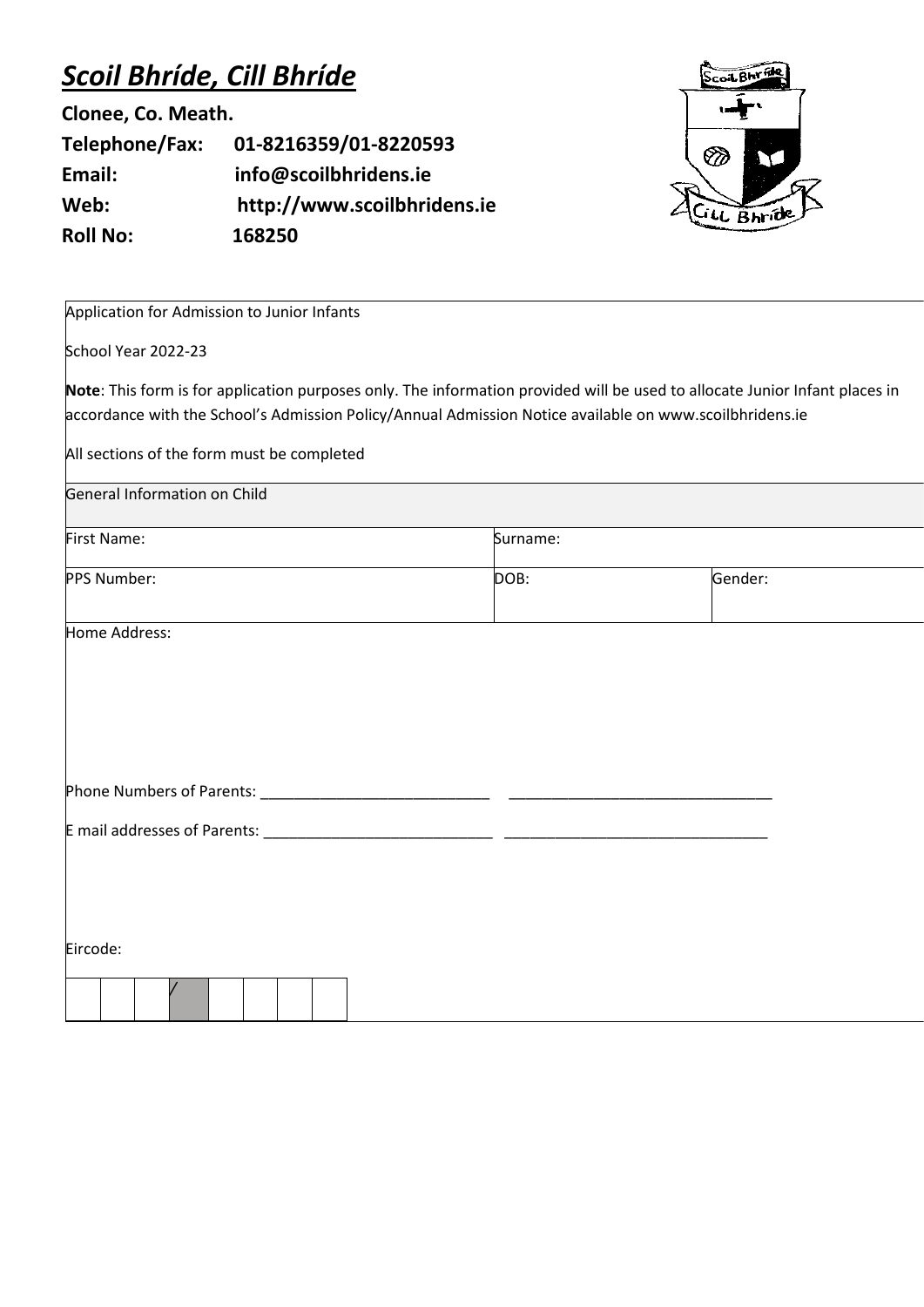| 4 <sup>th</sup> Birthday on or before April 1 <sup>st</sup> 2022     | (Please tick)       | Yes           | $\Box$          | No<br>$\Box$                         |  |
|----------------------------------------------------------------------|---------------------|---------------|-----------------|--------------------------------------|--|
| Criteria to be used if oversubscribed:                               |                     |               |                 |                                      |  |
| 1. Siblings in the school:                                           |                     | Yes $\square$ | No $\square$    |                                      |  |
| Name(s) of sibling(s):                                               | Sibling's class/es: |               |                 |                                      |  |
|                                                                      |                     |               |                 |                                      |  |
| Living within Roman Catholic Parish of Dunboyne Kilbride: Yes<br> 2. |                     |               | $\Box$          | No $\square$                         |  |
| Child of staff member in the school<br>3.                            |                     | Yes $\square$ | No $\square$    |                                      |  |
| All other applicants:<br>4.                                          |                     |               |                 |                                      |  |
| General Information on Parent(s)/Guardian(s)                         |                     |               |                 |                                      |  |
| Parent/Guardian                                                      |                     |               | Parent/Guardian |                                      |  |
| Name:                                                                |                     | Name:         |                 |                                      |  |
| Address (if different from child's):                                 |                     |               |                 | Address (if different from child's): |  |
| Mobile No:                                                           |                     | Mobile No:    |                 |                                      |  |

This Application *MUST* be accompanied by:

1. Your child's *ORIGINAL* birth certificate

| 2. A utility bill in the name of one of the Parents, which must be dated no later than three months prior to the |
|------------------------------------------------------------------------------------------------------------------|
| closing date for applications for proof of address                                                               |

The school will make a copy of documents submitted and will return all the original documents.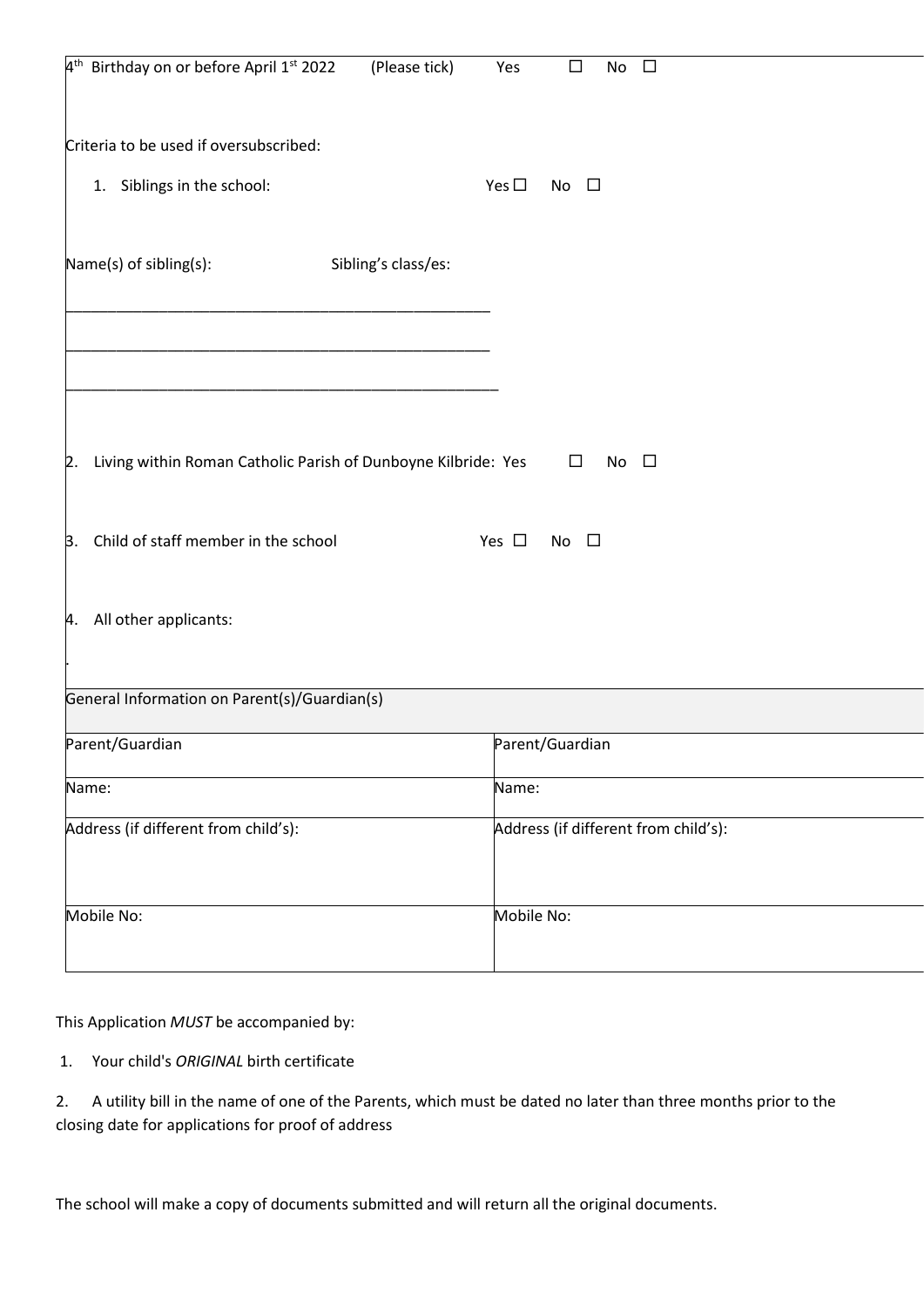The application form duly completed and signed should be sent by any one of the following methods to Scoil Bhride:

- 1. Online via our Aladdin platform
- 2. By hand abiding by social distancing and other Covid Restrictions only when the school is open to receive pupils
- 3. By post to Principal, Scoil Bhride, Priest Town, Kilbride, Co. Meath
- 4. By email, once signed and scanned to [info@scoilbhridens.ie](mailto:info@scoilbhridens.ie)

Enrolment forms can be returned **within the three-week period** commencing 09.00 am on Monday 10th January 2022 and ending at 5 pm on Friday 28<sup>th</sup> January 2022.

## **Declaration:**

I/We being the Parent(s)/Guardian(s) of the applicant do hereby confirm that the above information is true and accurate and I/we consent to its use as described.

| Parent/Guardian's Signature: | Parent/Guardian's Signature: |
|------------------------------|------------------------------|
|                              |                              |
|                              |                              |
| Date:                        | Date:                        |
|                              |                              |

## *Office Use only:*

| *Date       |  | м | M |  |
|-------------|--|---|---|--|
| Application |  |   |   |  |
| Received    |  |   |   |  |
|             |  |   |   |  |

## **Data Privacy Statement**

The information provided on this form will be used by Scoil Bhride to apply the selection criteria for enrolment in Junior Infants, and to allocate school places in accordance with the School's Admission Policy and the School's Annual Admission Notice.

Where a pupil is admitted to the school, the information will be retained on the pupil's file.